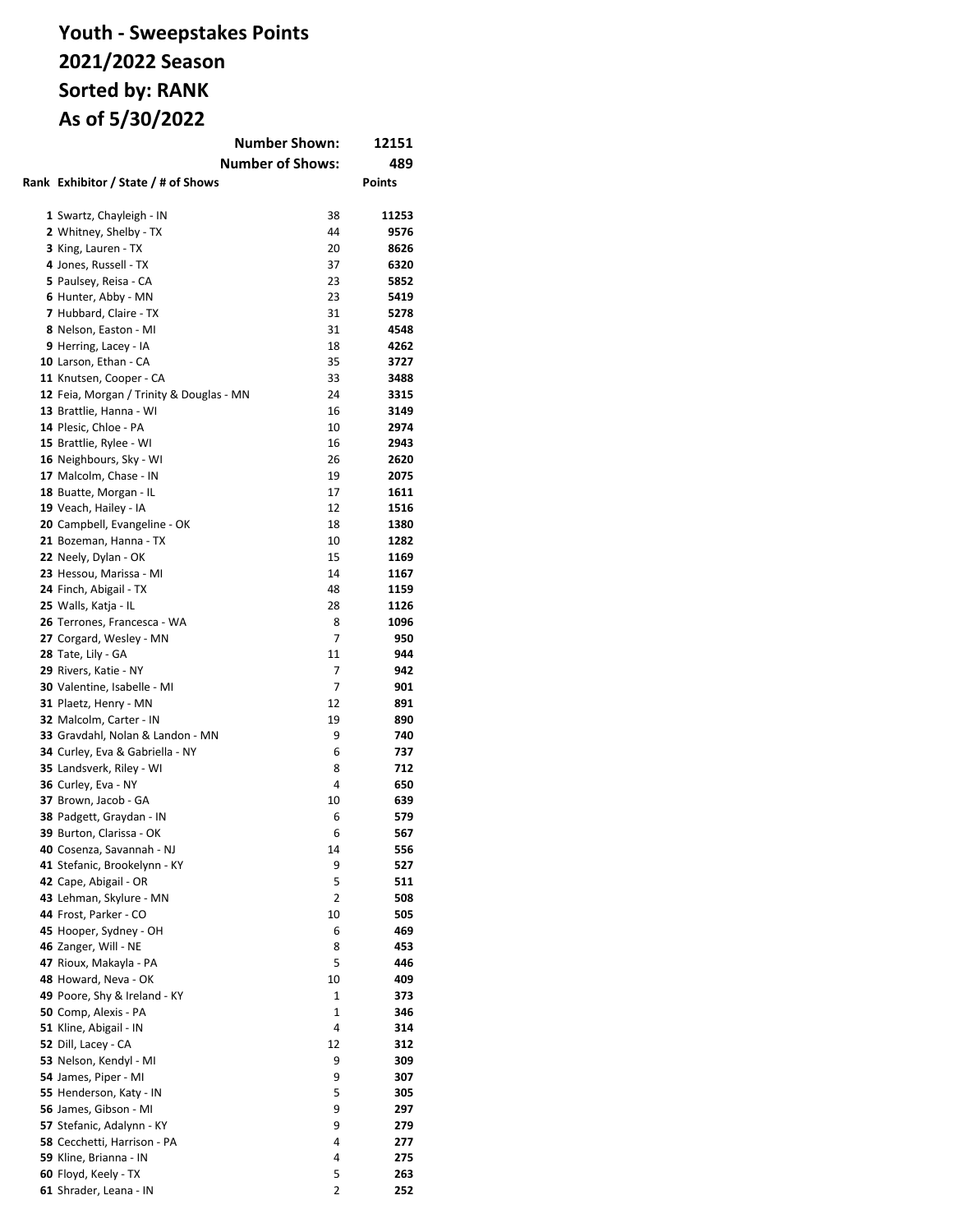## **Youth - Sweepstakes Points 2021/2022 Season Sorted by: RANK As of 5/30/2022**

|                                     | <b>Number Shown:</b>    | 12151         |
|-------------------------------------|-------------------------|---------------|
|                                     | <b>Number of Shows:</b> | 489           |
| Rank Exhibitor / State / # of Shows |                         | <b>Points</b> |
|                                     |                         |               |
| 62 Terrones, Carmella - WA          | 7                       | 221           |
| 63 Wade, Emilee - WI                | 7                       | 218           |
| 64 Floyd, Kali - TX                 | 5                       | 209           |
| 65 Frain, Andrew - NE               | 4                       | 191           |
| 66 Moore, Lilly - OH                | 4                       | 184           |
| 67 McDonough, Madelynne - GA        | 6                       | 178           |
| 68 Brown, Shaylee - WY              | 5                       | 174           |
| 69 LaRue, Lelan - TX                | 9                       | 173           |
| 70 Curley, Gabriella - NY           | $\overline{2}$          | 160           |
| 71 Dazey, Hannah - TX               | 6                       | 153           |
| 72 Kudrna, Cyndi - SD               | 2                       | 140           |
| 73 Weimerskirk, Trenton - IA        | 4                       | 131           |
| 74 Siktberg, Nathaniel - IN         | $\overline{2}$          | 124           |
| 75 Fisher, Reese & Rory - IN        | 3                       | 116           |
| 76 Brown, Weston - WY               | 5                       | 115           |
| 77 McDonough, Madelynne & Lexi - GA | $\mathbf{1}$            | 105           |
| 78 Jesko, Nehemiah - TX             | 4                       | 100           |
| 79 Aton, Patrick - LA               | $\overline{2}$          | 98            |
| 80 Jesko, Kinley - TX               | 4                       | 69            |
| 81 Holbert, Savannah - WA           | 2                       | 60            |
| 82 Masterson, Hannah - SD           | 3                       | 58            |
| 83 Hutchison, Gracee - KY           | $\mathbf{1}$            | 54            |
| 84 Floyd, Karley - TX               | $\overline{2}$          | 51            |
| 85 Hood, Kassie - LA                | 2                       | 48            |
| McDonough, Lexi - GA                | 3                       | 48            |
| 87 Kendrick, Colton - MO            | $\mathbf{1}$            | 45            |
| 88 Frost, Scarlet - CO              | 4                       | 42            |
| 89 Knutsen, Emmett - CA             | 6                       | 40            |
| Slattery, Colton - OH               | 2                       | 40            |
| 91 Freidenbloom, Hannah - PA        | $\mathbf{1}$            | 39            |
| 92 Bailey, Brylie - LA              | 3                       | 32            |
| 93 Stewart, Amy - OH                | $\mathbf{1}$            | 23            |
| 94 Masterson, Hunter - SD           | $\mathbf{1}$            | 19            |
| 95 Taylor, Matthew - IN             | 2                       | 18            |
| 96 Servin, Layla - MD               | $\mathbf{1}$            | 14            |
| 97 Agans, Mya - MI                  | 3                       | 10            |
| 98 McBeth, Kaitlyn - IA             | $\overline{2}$          | 8             |
| Miller, Kylie - MO                  | $\mathbf{1}$            | 8             |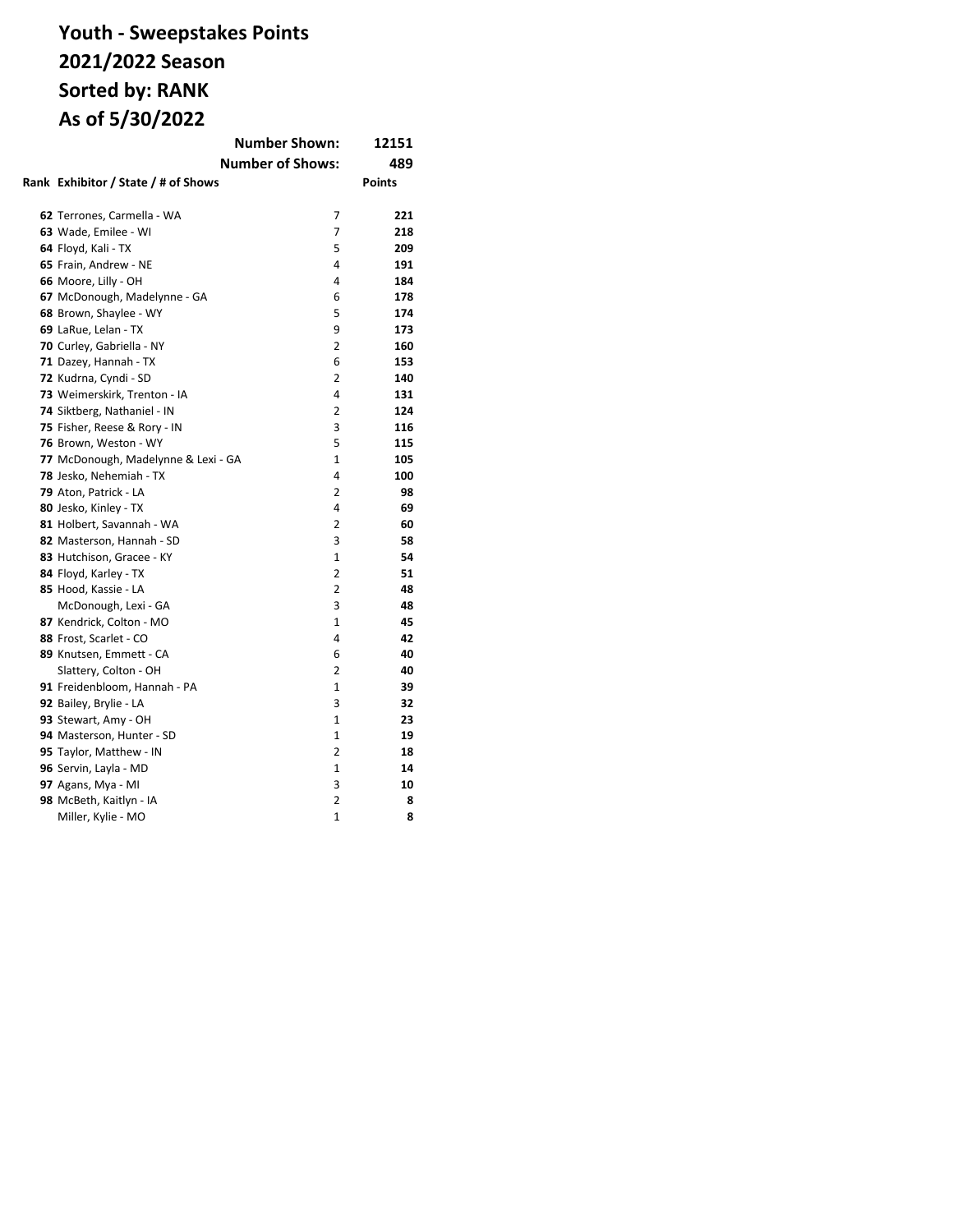|                               |           |                                                | <b>Number Shown:</b>    | 12151         |
|-------------------------------|-----------|------------------------------------------------|-------------------------|---------------|
|                               |           |                                                | <b>Number of Shows:</b> | 489           |
| Rank *Tattoo                  | Class     | Exhibitor / State / # of Shows                 |                         | <b>Points</b> |
|                               |           |                                                |                         |               |
| 1 SRW07                       | ВB        | Whitney, Shelby - TX                           | 6                       | 302           |
| 2 TC130                       | SD        | Swartz, Chayleigh - IN                         | 14                      | 245           |
| 3 MBJ9B1                      | SD        | King, Lauren - TX                              | 4                       | 240           |
| 4 PEGGY                       | ВD        | Herring, Lacey - IA                            | 7                       | 233           |
| 5 BBRENO                      | ВB        | Hubbard, Claire - TX                           | 3                       | 210           |
| 6 WM GENERAL                  | ВB        | Larson, Ethan - CA                             | 8                       | 196           |
| 7 R001                        | ВB        | Hunter, Abby - MN                              | 5                       | 194           |
| 8 JS2530                      | ВB        | Swartz, Chayleigh - IN                         | 14                      | 192           |
| 9 BBKALONA                    | SD        | Hubbard, Claire - TX                           | $\overline{2}$          | 187           |
| 10 B21RO                      | SB        | Brattlie, Hanna - WI                           | 4                       | 182           |
| 11 FFTOOTSIE                  | ВD        | Feia, Morgan / Trinity & Douglas - MN          | 6                       | 178           |
| 12 TC140                      | ВD        | Swartz, Chayleigh - IN                         | 8                       | 163           |
| 13 RILEY                      | SD        | Hunter, Abby - MN                              | 4                       | 156           |
| 14 BETTYMH<br><b>15 SRW34</b> | ВD        | Hessou, Marissa - MI                           | 1                       | 153           |
| 16 RRNOV                      | ВD<br>SD  | Whitney, Shelby - TX                           | 3<br>4                  | 150<br>148    |
| 17 JS2432                     | SB        | Paulsey, Reisa - CA<br>King, Lauren - TX       | 2                       | 142           |
| 18 MBJIB5                     | SD        | King, Lauren - TX                              | 3                       | 139           |
| 19 CP507                      | ВD        | Plesic, Chloe - PA                             | 5                       | 138           |
| 20 TC039                      | SB        | Swartz, Chayleigh - IN                         | 4                       | 126           |
| 21 SWEETTEA                   | SD        | Malcolm, Chase - IN                            | 3                       | 122           |
| 22 AB01                       | SD        | Jones, Russell - TX                            | 1                       | 121           |
| 23 SM11                       | SB        | Jones, Russell - TX                            | 3                       | 120           |
| 24 SAPPH                      | ВB        | Neely, Dylan - OK                              | 6                       | 119           |
| LEFOU                         | SB        | Valentine, Isabelle - MI                       | 3                       | 119           |
| 26 FYBAE                      | ВB        | Neighbours, Sky - WI                           | 6                       | 114           |
| <b>27 B1KAY</b>               | SD        | Brattlie, Rylee - WI                           | 2                       | 99            |
| 28 MBJCB2                     | ВB        | King, Lauren - TX                              | $\overline{2}$          | 96            |
| <b>29 LRBO</b>                | ВB        | Lehman, Skylure - MN                           | 1                       | 84            |
| 30 SRW33                      | ВD        | Whitney, Shelby - TX                           | 2                       | 81            |
| 31 LV1001                     | SD        | Paulsey, Reisa - CA                            | $\overline{2}$          | 77            |
| 32 JSMACHO                    | SB        | Swartz, Chayleigh - IN                         | 4                       | 75            |
| 33 LARRY                      | SD        | Herring, Lacey - IA                            | $\overline{2}$          | 74            |
| <b>CBJR</b>                   | SB        | Hubbard, Claire - TX                           | $\mathbf{1}$            | 74            |
| <b>35 ESM</b>                 | SD        | Neighbours, Sky - WI                           | 6                       | 71            |
| <b>TF06</b>                   | ВB        | Tate, Lily - GA                                | 5                       | 71            |
| 37 LVVULTURE                  | SB        | Paulsey, Reisa - CA                            | 2                       | 70            |
| 38 SM13                       | <b>BD</b> | Jones, Russell - TX                            | $\overline{2}$          | 69            |
| 39 LICKETYSPLITMH<br>40 TC141 | ВB<br>BВ  | Hessou, Marissa - MI                           | 2<br>3                  | 68            |
| 41 LVT4                       | SB        | Swartz, Chayleigh - IN<br>Knutsen, Cooper - CA | 2                       | 66<br>62      |
| 42 P102                       | SD        | Campbell, Evangeline - OK                      | 4                       | 59            |
| <b>GORDON</b>                 | SB        | Herring, Lacey - IA                            | 3                       | 59            |
| <b>44 B1MKA</b>               | SD        | Brattlie, Hanna - WI                           | 2                       | 58            |
| MBJ9B4                        | SB        | King, Lauren - TX                              | 1                       | 58            |
| VCW7                          | BВ        | Nelson, Easton - MI                            | 2                       | 58            |
| VCW7                          | ВB        | Nelson, Kendyl - MI                            | 2                       | 58            |
| <b>48 JSL37</b>               | SB        | Buatte, Morgan - IL                            | 3                       | 57            |
| RRDUMBO                       | BВ        | Paulsey, Reisa - CA                            | 1                       | 57            |
| 50 RW11                       | SD        | Bozeman, Hanna - TX                            | 2                       | 56            |
| <b>RRNEO</b>                  | ВB        | Paulsey, Reisa - CA                            | $\mathbf{1}$            | 56            |
| TC033                         | ВB        | Swartz, Chayleigh - IN                         | 2                       | 56            |
| <b>53 B1KEN</b>               | ВD        | Brattlie, Rylee - WI                           | 1                       | 55            |
| <b>54 BREE</b>                | SD        | Shrader, Leana - IN                            | 2                       | 54            |
| MILLY                         | SD        | Whitney, Shelby - TX                           | 3                       | 54            |
| 56 APRIL                      | ВD        | Buatte, Morgan - IL                            | 4                       | 53            |
| TOAD                          | SB        | Neely, Dylan - OK                              | 3                       | 53            |
| SRWSW3                        | SB        | Whitney, Shelby - TX                           | 2                       | 53            |
| <b>59 SRWSW1</b>              | ВB        | Whitney, Shelby - TX                           | $\mathbf 1$             | 51            |
| <b>60 PK05</b>                | ВB        | Herring, Lacey - IA                            | $\overline{2}$          | 50            |
| CK421BO                       | ВD        | Knutsen, Cooper - CA                           | 1                       | 50            |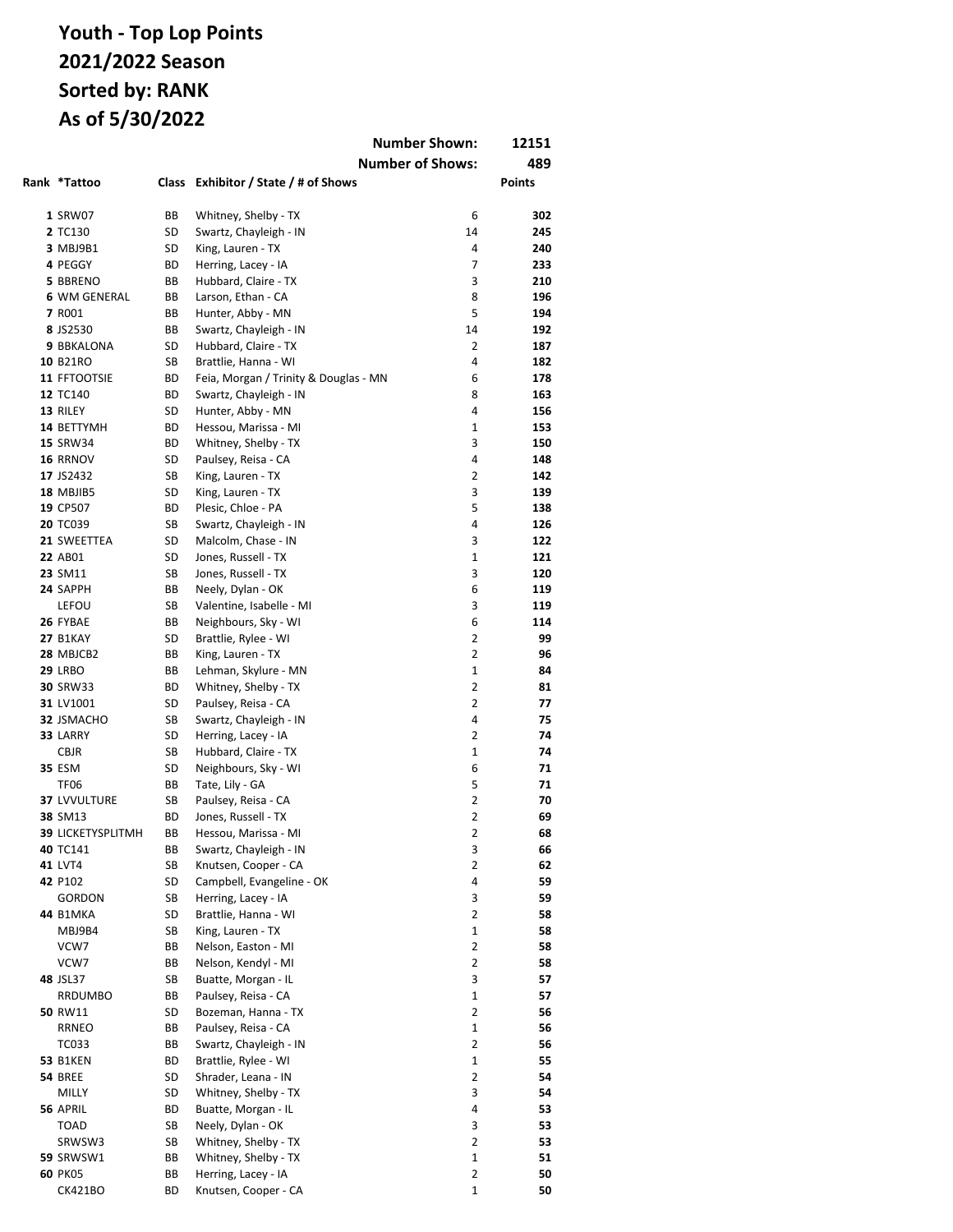|                           |          |                                              | <b>Number Shown:</b>    | 12151         |
|---------------------------|----------|----------------------------------------------|-------------------------|---------------|
|                           |          |                                              | <b>Number of Shows:</b> | 489           |
| Rank *Tattoo              |          | Class Exhibitor / State / # of Shows         |                         | <b>Points</b> |
|                           |          |                                              |                         |               |
| RRGEORGE                  | ВB       | Paulsey, Reisa - CA                          | $\mathbf{1}$            | 50            |
| 63 E2                     | SB       | Herring, Lacey - IA                          | 3                       | 49            |
| 64 PPROXY                 | ВD       | Curley, Eva & Gabriella - NY                 | 4                       | 47            |
| K4KEELER                  | SB       | Floyd, Keely - TX                            | 2                       | 47            |
| MBJCM1                    | SB       | King, Lauren - TX                            | $\mathbf{1}$            | 47            |
| 67 20A7                   | SD       | Hunter, Abby - MN                            | $\mathbf{1}$            | 46            |
| <b>68 B1MAU</b>           | SD       | Brattlie, Rylee - WI                         | $\mathbf{1}$            | 45            |
| CASE                      | SB       | Feia, Morgan / Trinity & Douglas - MN        | $\mathbf{1}$            | 45            |
| CCWWL2                    | SD       | Malcolm, Carter - IN                         | $\overline{2}$          | 45            |
| 71 ELLIE                  | SD       | Herring, Lacey - IA                          | $\mathbf{1}$            | 44            |
| <b>72 RW4</b>             | BD       | Bozeman, Hanna - TX                          | 2                       | 43            |
| <b>73 VE1</b>             | ВD       | Nelson, Easton - MI                          | $\overline{2}$          | 42            |
| <b>HV77</b>               | SB       | Veach, Hailey - IA                           | 3                       | 42            |
| 75 H187                   | BВ       | Hooper, Sydney - OH                          | 1                       | 41            |
| <b>TC162</b>              | ВD       | Swartz, Chayleigh - IN                       | 2                       | 41            |
| 1602                      | SD       | Tate, Lily - GA                              | 4                       | 41            |
| <b>78 2P116</b>           | SD       | Campbell, Evangeline - OK                    | 3                       | 40            |
| <b>MDCAS</b>              | BВ       | Neighbours, Sky - WI                         | $\mathbf{1}$            | 40            |
| COL3                      | ВD       | Stefanic, Brookelynn - KY                    | 3                       | 40            |
| <b>81 BEN</b>             | ВB       | Veach, Hailey - IA                           | 2                       | 39            |
| 82 BBVULKO                | SB       | Nelson, Easton - MI                          | 1                       | 36            |
| TC035                     | SB       | Swartz, Chayleigh - IN                       | 1                       | 36            |
| 84 BBWRIGLEY              | BВ       | Moore, Lilly - OH                            | 4                       | 35            |
| <b>85 KC80</b>            | SD       | Gravdahl, Nolan & Landon - MN                | 1                       | 34            |
| SSM34                     | SD       | Jones, Russell - TX                          | 1                       | 34            |
| Z03                       | SD       | Zanger, Will - NE                            | 3                       | 34            |
| 88 SAMSON                 | BВ       | Whitney, Shelby - TX                         | $\mathbf{1}$            | 33            |
| 89 JS2569                 | BВ       | Frost, Parker - CO                           | 10                      | 32            |
| JS2646                    | BB       | Howard, Neva - OK                            | $\overline{2}$<br>1     | 32            |
| AKKV1<br><b>92 CK421S</b> | SB<br>BВ | Nelson, Easton - MI                          | 1                       | 32<br>30      |
| <b>93 1BFRI</b>           | SB       | Knutsen, Cooper - CA<br>Brattlie, Hanna - WI | $\mathbf{1}$            | 29            |
| 1BMON                     | SB       | Brattlie, Hanna - WI                         | $\overline{2}$          | 29            |
| B196                      | SB       | Cecchetti, Harrison - PA                     | 2                       | 29            |
| <b>WM GUNNY</b>           | SD       | Larson, Ethan - CA                           | $\mathbf{1}$            | 29            |
| TC172                     | SD       | Swartz, Chayleigh - IN                       | $\mathbf{1}$            | 29            |
| SRWSW6                    | ВD       | Whitney, Shelby - TX                         | $\mathbf{1}$            | 29            |
| 99 PPLEO                  | SB       | Curley, Eva & Gabriella - NY                 | 1                       | 28            |
| SSP04                     | ВD       | Jones, Russell - TX                          | 2                       | 28            |
| RRNIGHTMARE               | SD       | Paulsey, Reisa - CA                          | 1                       | 28            |
| TC164                     | ВD       | Swartz, Chayleigh - IN                       | 1                       | 28            |
| 103 FRKIRBY               | SD       | Cecchetti, Harrison - PA                     | 3                       | 27            |
| 2C162                     | SB       | Hunter, Abby - MN                            | $\mathbf 1$             | 27            |
| 105 BBSTUART              | ВB       | Henderson, Katy - IN                         | $\mathbf 1$             | 26            |
| <b>BATMANMH</b>           | ВB       | Hessou, Marissa - MI                         | 1                       | 26            |
| <b>BBSATURN</b>           | SB       | Jones, Russell - TX                          | 2                       | 26            |
| L3LR1                     | ВB       | Terrones, Carmella - WA                      | 2                       | 26            |
| L3DHS1                    | SD       | Terrones, Francesca - WA                     | $\overline{2}$          | 26            |
| KWGALACTIC                | SD       | Walls, Katja - IL                            | 1                       | 26            |
| SRW32                     | ВD       | Whitney, Shelby - TX                         | 1                       | 26            |
| <b>112 B1WIN</b>          | SD       | Brattlie, Hanna - WI                         | $\mathbf 1$             | 25            |
| RRBEN                     | SB       | Paulsey, Reisa - CA                          | 1                       | 25            |
| 2552JS                    | SD       | Swartz, Chayleigh - IN                       | 1                       | 25            |
| TC148                     | SD       | Swartz, Chayleigh - IN                       | 1                       | 25            |
| 1503                      | ВB       | Tate, Lily - GA                              | 1                       | 25            |
| 30                        | ВD       | Tate, Lily - GA                              | 1                       | 25            |
| <b>118 B1KEL</b>          | ВB       | Brattlie, Hanna - WI                         | 1                       | 24            |
| 740XW                     | ВD       | Brown, Jacob - GA                            | 2                       | 24            |
| CBMM                      | ВD       | Hubbard, Claire - TX                         | $\mathbf 1$             | 24            |
| <b>MDVIN</b>              | ВB       | Neighbours, Sky - WI                         | 1                       | 24            |
| VE5                       | SB       | Nelson, Easton - MI                          | 1                       | 24            |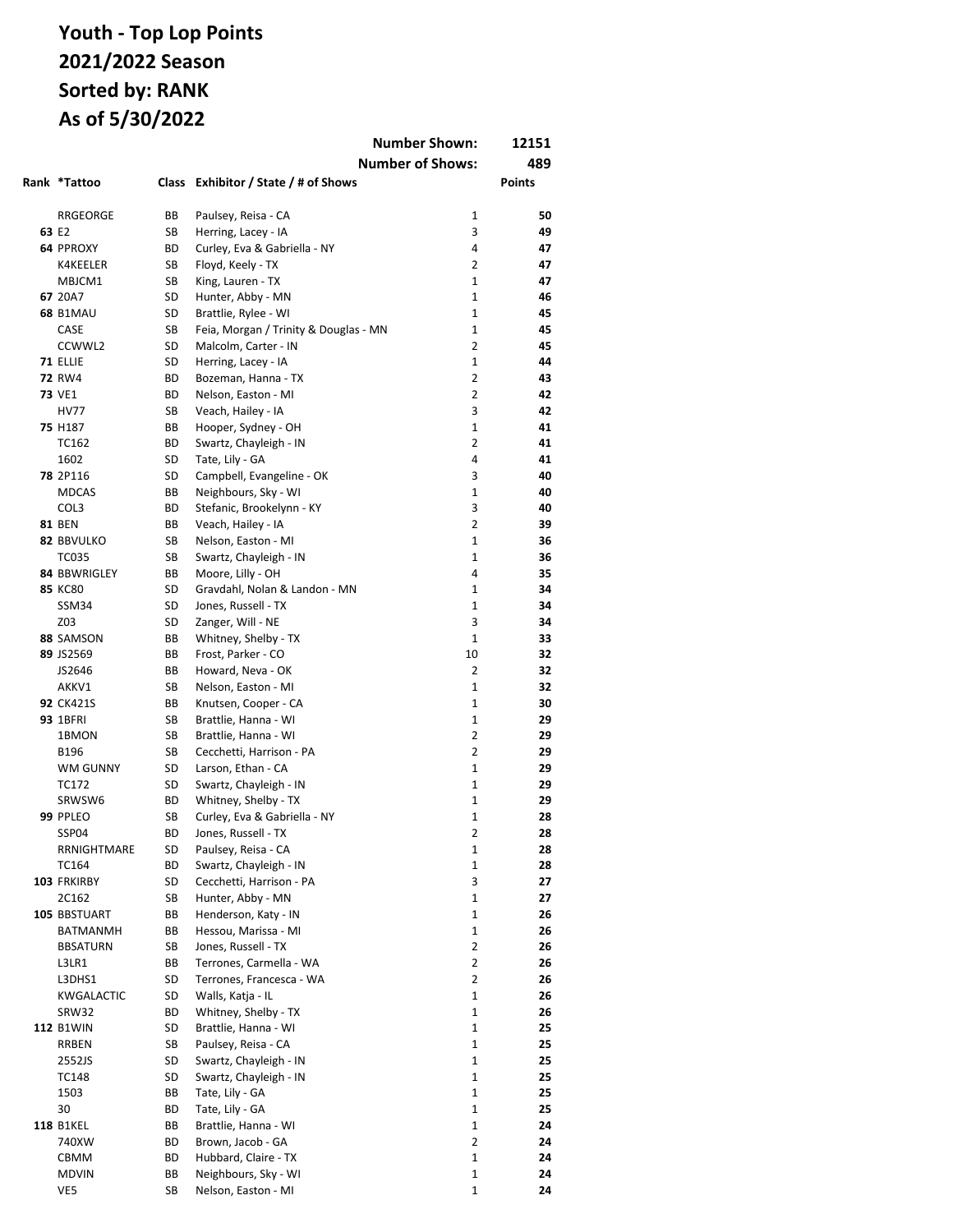|                                  |           |                                           | <b>Number Shown:</b>         | 12151         |
|----------------------------------|-----------|-------------------------------------------|------------------------------|---------------|
|                                  |           |                                           | <b>Number of Shows:</b>      | 489           |
| Rank *Tattoo                     |           | Class Exhibitor / State / # of Shows      |                              | <b>Points</b> |
|                                  |           |                                           |                              |               |
| 123 1BGD                         | BВ        | Brattlie, Rylee - WI                      | $\mathbf{1}$                 | 23            |
| <b>GROOT</b>                     | BB        | Brown, Jacob - GA                         | 2                            | 23            |
| <b>K4FROSTED</b>                 | SD        | Floyd, Kali - TX                          | 1                            | 23            |
| <b>TB RICKIE</b>                 | BВ        | Larson, Ethan - CA                        | $\mathbf{1}$                 | 23            |
| <b>127 ECCOOK</b>                | SD        | Campbell, Evangeline - OK                 | $\mathbf{1}$                 | 22            |
| BBSHEERAN                        | BB        | Hubbard, Claire - TX                      | 1                            | 22            |
| <b>CKWICKET</b>                  | SD        | Knutsen, Cooper - CA                      | $\mathbf{1}$                 | 22            |
| <b>TB MANKEY</b>                 | ВB        | Larson, Ethan - CA                        | $\mathbf{1}$                 | 22            |
| RRAUG                            | BD        | Paulsey, Reisa - CA                       | $\mathbf{1}$                 | 22            |
| L3MT1                            | SB        | Terrones, Francesca - WA                  | $\mathbf{1}$                 | 22            |
| 133 B1CO                         | SD        | Brattlie, Rylee - WI                      | $\mathbf{1}$                 | 21            |
| BBSALEM                          | BB        | Jones, Russell - TX                       | $\mathbf{1}$                 | 21            |
| SRW38                            | SD        | Whitney, Shelby - TX                      | $\mathbf{1}$                 | 21            |
| 136 PPSLATE<br><b>BBSKIPJACK</b> | SB        | Curley, Eva & Gabriella - NY              | $\mathbf{1}$<br>$\mathbf{1}$ | 20            |
|                                  | SB        | Jones, Russell - TX                       | $\overline{2}$               | 20            |
| 650                              | SD        | Neighbours, Sky - WI                      | $\mathbf{1}$                 | 20            |
| Α1<br>CP413                      | SB        | Plaetz, Henry - MN                        | $\mathbf{1}$                 | 20            |
| <b>BBZIRA</b>                    | BB<br>SD  | Plesic, Chloe - PA<br>Rioux, Makayla - PA | $\mathbf{1}$                 | 20<br>20      |
| 2475JS                           | SD        | Swartz, Chayleigh - IN                    | 1                            | 20            |
| GT                               | SD        | Tate, Lily - GA                           | 2                            | 20            |
| 144 PPRORY                       | ВD        | Cosenza, Savannah - NJ                    | 3                            | 19            |
| 2649JS                           | SD        | Frost, Parker - CO                        | 4                            | 19            |
| GASE4                            | SD        | Nelson, Easton - MI                       | 1                            | 19            |
| CP619                            | ВB        | Plesic, Chloe - PA                        | 1                            | 19            |
| <b>BOA</b>                       | ВD        | Veach, Hailey - IA                        | $\overline{2}$               | 19            |
| 149 PPPOTATO                     | SD        | Curley, Eva & Gabriella - NY              | 1                            | 18            |
| 21A2                             | ВB        | Hunter, Abby - MN                         | $\mathbf{1}$                 | 18            |
| PR325                            | BB        | Padgett, Graydan - IN                     | 1                            | 18            |
| 152 SHEBAD                       | SD        | Brown, Jacob - GA                         | 3                            | 17            |
| <b>FYCP</b>                      | BВ        | Curley, Eva - NY                          | $\mathbf{1}$                 | 17            |
| <b>PPSLATE</b>                   | SB        | Curley, Eva - NY                          | $\mathbf{1}$                 | 17            |
| H167                             | SB        | Hooper, Sydney - OH                       | 1                            | 17            |
| H203                             | SB        | Hooper, Sydney - OH                       | $\mathbf{1}$                 | 17            |
| <b>PS55</b>                      | SB        | Kline, Abigail - IN                       | $\overline{2}$               | 17            |
| CP576                            | SB        | Plesic, Chloe - PA                        | $\mathbf{1}$                 | 17            |
| <b>159 GML5</b>                  | <b>BD</b> | Frost, Parker - CO                        | 4                            | 16            |
| MBJ84                            | SB        | King, Lauren - TX                         | 1                            | 16            |
| WM CHINOOK                       | ВD        | Larson, Ethan - CA                        | $\mathbf 1$                  | 16            |
| BL3                              | SB        | Malcolm, Carter - IN                      | 1                            | 16            |
| <b>CCSUNFLOWER</b>               | SD        | Malcolm, Chase - IN                       | 1                            | 16            |
| VERRUCA                          | ВD        | Neely, Dylan - OK                         | 1                            | 16            |
| VK5                              | SB        | Neighbours, Sky - WI                      | 2                            | 16            |
| VS <sub>2</sub>                  | SD        | Nelson, Easton - MI                       | 1                            | 16            |
| LH21                             | SB        | Rivers, Katie - NY                        | 1                            | 16            |
| <b>168 B1PIC</b>                 | SD        | Brattlie, Rylee - WI                      | 1                            | 15            |
| <b>ROSE</b>                      | SD        | Buatte, Morgan - IL                       | 1                            | 15            |
| P104                             | SD        | Campbell, Evangeline - OK                 | 1                            | 15            |
| PPGROUCHY                        | ВB        | Curley, Eva & Gabriella - NY              | 2                            | 15            |
| 6MH                              | SD        | Hessou, Marissa - MI                      | 1                            | 15            |
| <b>SE22</b>                      | SD        | Jones, Russell - TX                       | 1                            | 15            |
| <b>PS59</b><br>CP707             | ВD        | Kline, Brianna - IN<br>Plesic, Chloe - PA | 1<br>2                       | 15            |
|                                  | SB<br>SB  | Stefanic, Brookelynn - KY                 | 4                            | 15            |
| HL1<br>TC173                     | SB        | Swartz, Chayleigh - IN                    | 1                            | 15<br>15      |
| WEASLEY                          | SB        | Zanger, Will - NE                         | 1                            | 15            |
| 179 2CSB20                       | ВB        | Hunter, Abby - MN                         | 1                            | 14            |
| CCRNN3                           | SB        | Malcolm, Chase - IN                       | 1                            | 14            |
| TCO33                            | ВB        | Malcolm, Chase - IN                       | $\mathbf{1}$                 | 14            |
| VD <sub>2</sub>                  | SB        | Nelson, Easton - MI                       | 1                            | 14            |
| <b>183 1BHAR</b>                 | SD        | Brattlie, Hanna - WI                      | 1                            | 13            |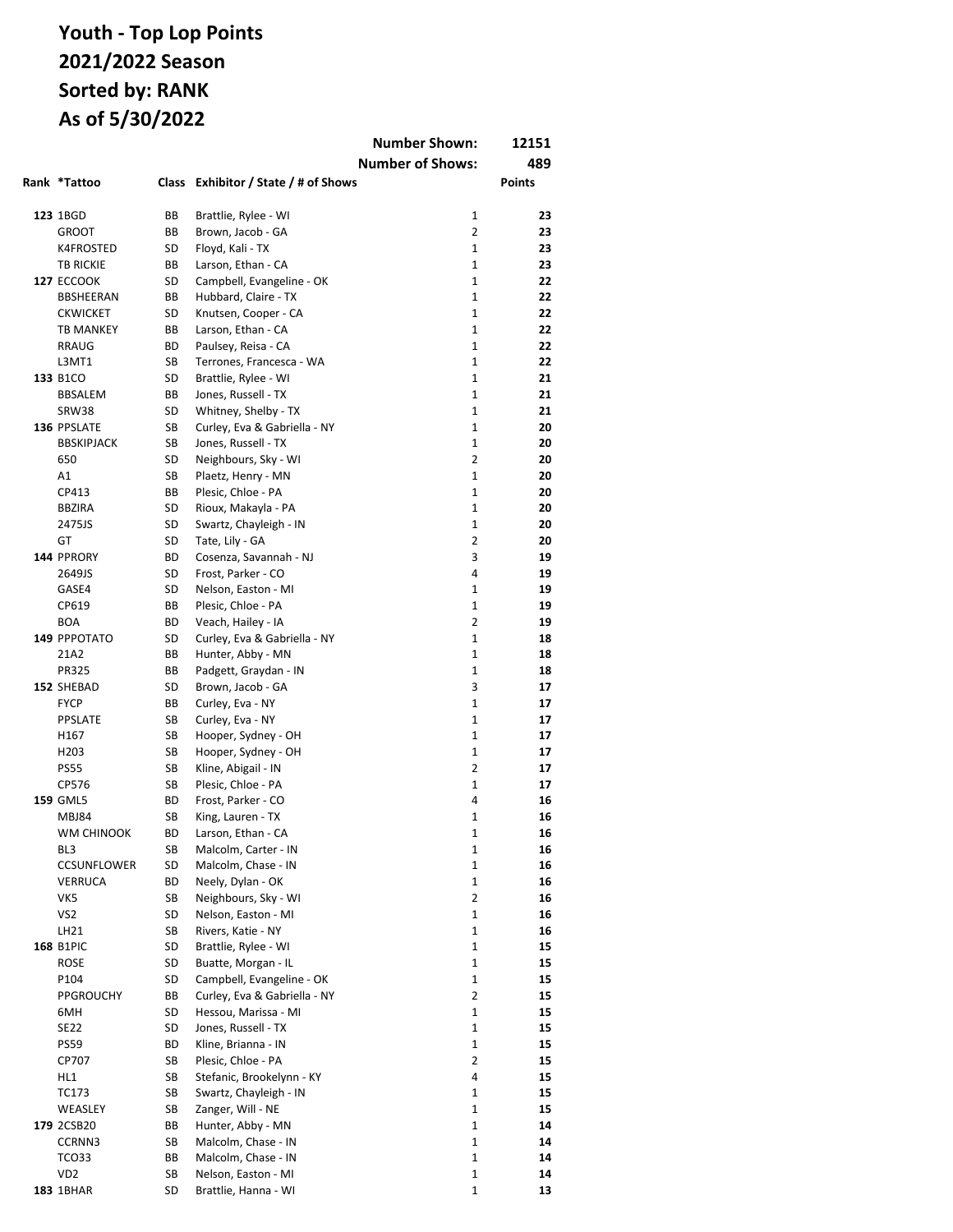|        |                              |          |                                                  | <b>Number Shown:</b>          | 12151         |
|--------|------------------------------|----------|--------------------------------------------------|-------------------------------|---------------|
|        |                              |          |                                                  | <b>Number of Shows:</b>       | 489           |
|        | Rank *Tattoo                 |          | Class Exhibitor / State / # of Shows             |                               | <b>Points</b> |
|        |                              |          |                                                  |                               |               |
|        | DANIMH                       | SD       | Hessou, Marissa - MI                             | $\mathbf 1$                   | 13            |
|        | <b>PS32</b>                  | SD       | Kline, Abigail - IN                              | $\mathbf{1}$                  | 13            |
|        | <b>WMBH</b>                  | SD       | Larson, Ethan - CA                               | $\mathbf{1}$                  | 13            |
|        | <b>PB325</b>                 | BВ       | Padgett, Graydan - IN                            | $\mathbf{1}$                  | 13            |
|        | HL3                          | SD       | Stefanic, Adalynn - KY                           | $\mathbf{1}$                  | 13            |
|        | TC177                        | SB       | Swartz, Chayleigh - IN                           | $\mathbf{1}$                  | 13            |
|        | L3DS2                        | bd       | Terrones, Francesca - WA                         | $\mathbf{1}$                  | 13            |
|        | 191 BO1R                     | SD       | Buatte, Morgan - IL                              | $\mathbf{1}$                  | 12            |
|        | HH4                          | ВD       | Buatte, Morgan - IL                              | $\mathbf{1}$                  | 12            |
|        | SML77                        | SB       | Cosenza, Savannah - NJ                           | $\mathbf{1}$                  | 12            |
|        | J474                         | ВD       | James, Gibson - MI                               | $\mathbf{1}$                  | 12            |
|        | HA185<br><b>CHEX</b>         | SB<br>SB | Malcolm, Chase - IN                              | $\mathbf{1}$<br>$\mathbf{1}$  | 12<br>12      |
|        | DFT3                         | ВD       | McDonough, Madelynne - GA<br>Nelson, Kendyl - MI | 3                             | 12            |
|        | A1                           | BВ       | Siktberg, Nathaniel - IN                         | $\mathbf{1}$                  | 12            |
|        | L3BSHS1                      | ВD       | Terrones, Francesca - WA                         | $\mathbf{1}$                  | 12            |
|        | <b>200 DQ40B</b>             | SD       | Brown, Shaylee - WY                              | $\mathbf{1}$                  | 11            |
|        | NL19A                        | SB       | Brown, Shaylee - WY                              | $\mathbf{1}$                  | 11            |
|        | <b>BBKERPLUNK</b>            | SB       | Cecchetti, Harrison - PA                         | $\overline{2}$                | 11            |
|        | <b>JACKJS</b>                | SD       | Swartz, Chayleigh - IN                           | 1                             | 11            |
|        | <b>TRICK</b>                 | SB       | Whitney, Shelby - TX                             | $\mathbf{1}$                  | 11            |
|        | <b>205 B1CY</b>              | SD       | Brattlie, Rylee - WI                             | 1                             | 10            |
|        | LHCHARLIE                    | SB       | Cosenza, Savannah - NJ                           | $\mathbf 1$                   | 10            |
|        | PPMAGNOLIA                   | ВD       | Curley, Eva & Gabriella - NY                     | $\mathbf 1$                   | 10            |
|        | <b>PPROXY</b>                | ВD       | Curley, Gabriella - NY                           | $\mathbf{1}$                  | 10            |
|        | <b>BBPIEFACE</b>             | ВD       | Finch, Abigail - TX                              | $\mathbf{1}$                  | 10            |
|        | <b>COBRA</b>                 | ВD       | Larson, Ethan - CA                               | $\mathbf{1}$                  | 10            |
|        | <b>BROWNIE</b>               | BВ       | Shrader, Leana - IN                              | $\mathbf{1}$                  | 10            |
|        | JS2568                       | BB       | Slattery, Colton - OH                            | $\mathbf{1}$                  | 10            |
|        | PR353                        | SB       | Walls, Katja - IL                                | $\mathbf{1}$                  | 10            |
|        | 214 PPROB                    | BВ       | Curley, Eva & Gabriella - NY                     | $\mathbf{1}$                  | 9             |
|        | JS4626                       | ВB       | Howard, Neva - OK                                | $\mathbf{1}$                  | 9             |
|        | PB272                        | SD       | Padgett, Graydan - IN                            | $\mathbf{1}$                  | 9             |
|        | TV <sub>2KY</sub>            | ВD       | Walls, Katja - IL                                | $\mathbf{1}$                  | 9             |
|        | SRWSW1                       | ВB       | Whitney, Shelby - TX                             | $\mathbf{1}$<br>$\mathbf{1}$  | 9             |
|        | 219 MAGGIE<br><b>CMROGUE</b> | ВD<br>BB | Malcolm, Carter - IN                             | $\mathbf{1}$                  | 8<br>8        |
|        | HV102                        | SD       | Nelson, Easton - MI<br>Veach, Hailey - IA        | 1                             | 8             |
|        | 222 ASTER                    | ВB       |                                                  | 1                             | 7             |
|        | <b>COR</b>                   | SD       | Buatte, Morgan - IL<br>Frost, Parker - CO        | 1                             | 7             |
|        | <b>MATILDA</b>               | ВD       | Neely, Dylan - OK                                | $\mathbf 1$                   | 7             |
|        | DFT3                         | ВD       | Nelson, Easton - MI                              | $\mathbf{1}$                  | 7             |
|        | PB274                        | ВB       | Padgett, Graydan - IN                            | $\mathbf 1$                   | 7             |
|        | HL <sub>2</sub>              | SD       | Stefanic, Brookelynn - KY                        | $\mathbf{1}$                  | 7             |
|        | 228 KEVIN                    | SB       | Aton, Patrick - LA                               | $\mathbf 1$                   | 6             |
|        | RAY                          | ВD       | Brown, Weston - WY                               | $\mathbf 1$                   | 6             |
|        | 21HT19                       | ВD       | Frain, Andrew - NE                               | $\mathbf 1$                   | 6             |
|        | <b>PS27</b>                  | SB       | Kline, Abigail - IN                              | $\mathbf 1$                   | 6             |
|        | <b>BBKILLERQU</b>            | ВD       | Moore, Lilly - OH                                | $\mathbf 1$                   | 6             |
|        | PR330                        | SB       | Padgett, Graydan - IN                            | $\mathbf 1$                   | 6             |
|        | <b>COLFAR</b>                | ВD       | Stefanic, Brookelynn - KY                        | $\mathbf 1$                   | 6             |
| 235 GR |                              | SB       | Brown, Shaylee - WY                              | $\mathbf 1$                   | 5             |
|        | <b>FRCHEETAH</b>             | ВD       | Cecchetti, Harrison - PA                         | $\mathbf 1$                   | 5             |
|        | ANNA                         | SD       | Neighbours, Sky - WI                             | $\mathbf 1$                   | 5             |
|        | <b>238 DROSL</b>             | SB       | Buatte, Morgan - IL                              | $\mathbf 1$                   | 4             |
|        | AG3                          | SB       | Stefanic, Adalynn - KY                           | $\mathbf 1$                   | 4             |
|        | <b>FEPMADOG</b>              | SB<br>SD | Zanger, Will - NE<br>Brown, Weston - WY          | $\overline{2}$<br>$\mathbf 1$ | 4<br>3        |
| 241 FI | 4LM145                       | SB       | Finch, Abigail - TX                              | $\mathbf 1$                   | 3             |
|        | <b>BBCHOCOLAT</b>            | ВB       | Finch, Abigail - TX                              | $\mathbf 1$                   | 3             |
|        | <b>SB06</b>                  | ВB       | Tate, Lily - GA                                  | 1                             | 3             |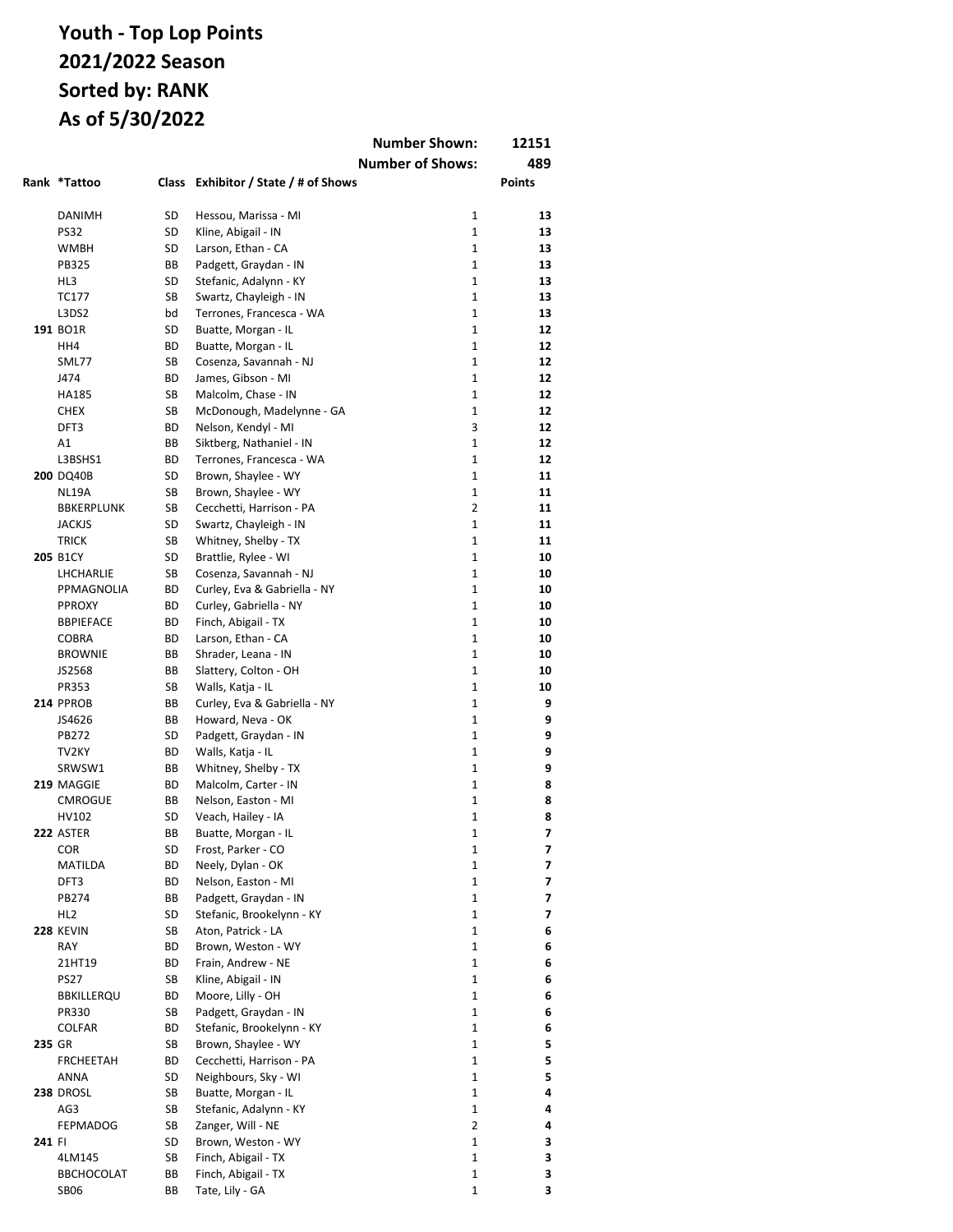| Rank *Tattoo |    | Class Exhibitor / State / # of Shows | <b>Number Shown:</b><br><b>Number of Shows:</b> | 12151<br>489<br><b>Points</b> |
|--------------|----|--------------------------------------|-------------------------------------------------|-------------------------------|
| 245 BBRAINY  | ВD | Finch, Abigail - TX                  | 1                                               |                               |
| GML4         | SD | Frost, Parker - CO                   | 1                                               |                               |
| LL1          | ВD | Servin, Layla - MD                   | 1                                               | 2                             |
| тс           | SD | Walls, Katja - IL                    | 1                                               |                               |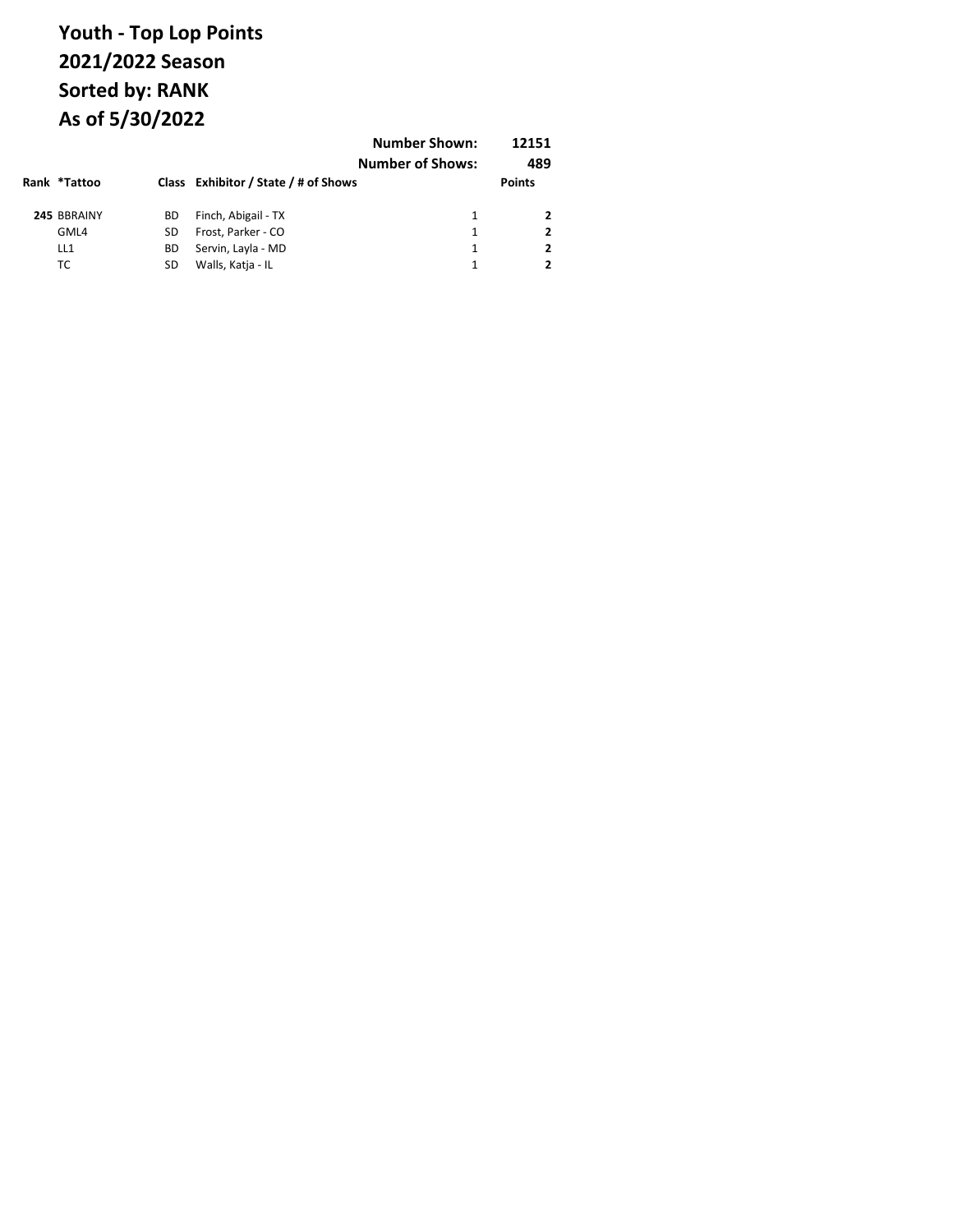## **Youth - Quality Points 2021/2022 Season Sorted by: RANK As of 5/30/2022**

| <b>Number Shown:</b><br>12151         |                         |        |  |
|---------------------------------------|-------------------------|--------|--|
|                                       | <b>Number of Shows:</b> | 489    |  |
|                                       |                         |        |  |
| Rank Exhibitor / State / # of Shows   |                         | Points |  |
|                                       |                         |        |  |
| 1 Swartz, Chayleigh - IN              | 34                      | 102    |  |
| 2 Herring, Lacey - IA                 | 13                      | 39     |  |
| 3 Whitney, Shelby - TX                | 19                      | 33     |  |
| 4 Frost, Parker - CO                  | 10                      | 32     |  |
| Tate, Lily - GA                       | 10                      | 32     |  |
| 6 Paulsey, Reisa - CA                 | 11                      | 30     |  |
| 7 Neighbours, Sky - WI                | 14                      | 29     |  |
| 8 King, Lauren - TX                   | 10                      | 26     |  |
| 9 Neely, Dylan - OK                   | 9                       | 24     |  |
| 10 Brattlie, Rylee - WI               | 8                       | 23     |  |
| Hunter, Abby - MN                     | 12                      | 23     |  |
| 12 Curley, Eva & Gabriella - NY       | 6                       | 21     |  |
| 13 Jones, Russell - TX                | 12                      | 20     |  |
| Nelson, Easton - MI                   | 11                      | 20     |  |
| 15 Cecchetti, Harrison - PA           | 4                       | 19     |  |
| Plesic, Chloe - PA                    | 6                       | 19     |  |
| 17 Buatte, Morgan - IL                | 9                       | 18     |  |
|                                       | 13                      | 18     |  |
| Larson, Ethan - CA                    |                         |        |  |
| 19 Brattlie, Hanna - WI               | 9                       | 17     |  |
| Hubbard, Claire - TX                  | 7                       | 17     |  |
| 21 Brown, Jacob - GA                  | 5                       | 14     |  |
| Stefanic, Brookelynn - KY             | 6                       | 14     |  |
| 23 Brown, Shaylee - WY                | 2                       | 13     |  |
| 24 Campbell, Evangeline - OK          | 9                       | 12     |  |
| Feia, Morgan / Trinity & Douglas - MN | 7                       | 12     |  |
| 26 Veach, Hailey - IA                 | 6                       | 11     |  |
| 27 Hessou, Marissa - MI               | 6                       | 10     |  |
| Malcolm, Chase - IN                   | 7                       | 10     |  |
| 29 Knutsen, Cooper - CA               | 4                       | 8      |  |
| Moore, Lilly - OH                     | 4                       | 8      |  |
| Zanger, Will - NE                     | 4                       | 8      |  |
| 32 Cosenza, Savannah - NJ             | 4                       | 7      |  |
| Gravdahl, Nolan & Landon - MN         | 1                       | 7      |  |
| Lehman, Skylure - MN                  | 1                       | 7      |  |
| Padgett, Graydan - IN                 | 5                       | 7      |  |
| Terrones, Francesca - WA              | 4                       | 7      |  |
| Walls, Katja - IL                     | 4                       | 7      |  |
| 38 Curley, Eva - NY                   | 2                       | 6      |  |
| Hooper, Sydney - OH                   | 3                       | 6      |  |
| Howard, Neva - OK                     | З                       | 6      |  |
| Malcolm, Carter - IN                  | 4                       | 6      |  |
| Valentine, Isabelle - MI              | 3                       | 6      |  |
| 43 Bozeman, Hanna - TX                | 4                       | 5      |  |
| Finch, Abigail - TX                   | 4                       | 5      |  |
| Kline, Abigail - IN                   | 3                       | 5      |  |
| Shrader, Leana - IN                   | 2                       | 5      |  |
| 47 Nelson, Kendyl - MI                | 3                       | 4      |  |
| 48 Brown, Weston - WY                 | 2                       | 3      |  |
| Floyd, Keely - TX                     | $\overline{2}$          | 3      |  |
| Stefanic, Adalynn - KY                | 1                       | 3      |  |
| Terrones, Carmella - WA               | 2                       | 3      |  |
| 52 Kline, Brianna - IN                | $\mathbf{1}$            | 2      |  |
| McDounough, Madelynne - GA            | 1                       | 2      |  |
| 54 Aton, Patrick - LA                 | 1                       | 1      |  |
| Curley, Gabriella - NY                | $\mathbf{1}$            | 1      |  |
| Floyd, Kali - TX                      | $\mathbf{1}$            | 1      |  |
| Frain, Andrew - NE                    | 1                       | 1      |  |
| Henderson, Katy - IN                  | 1                       | 1      |  |
| James, Gibson - MI                    | 1                       | 1      |  |
| Plaetz, Henry - MN                    | 1                       | 1      |  |
| Rioux, Makayla - PA                   | 1                       | 1      |  |
|                                       |                         |        |  |